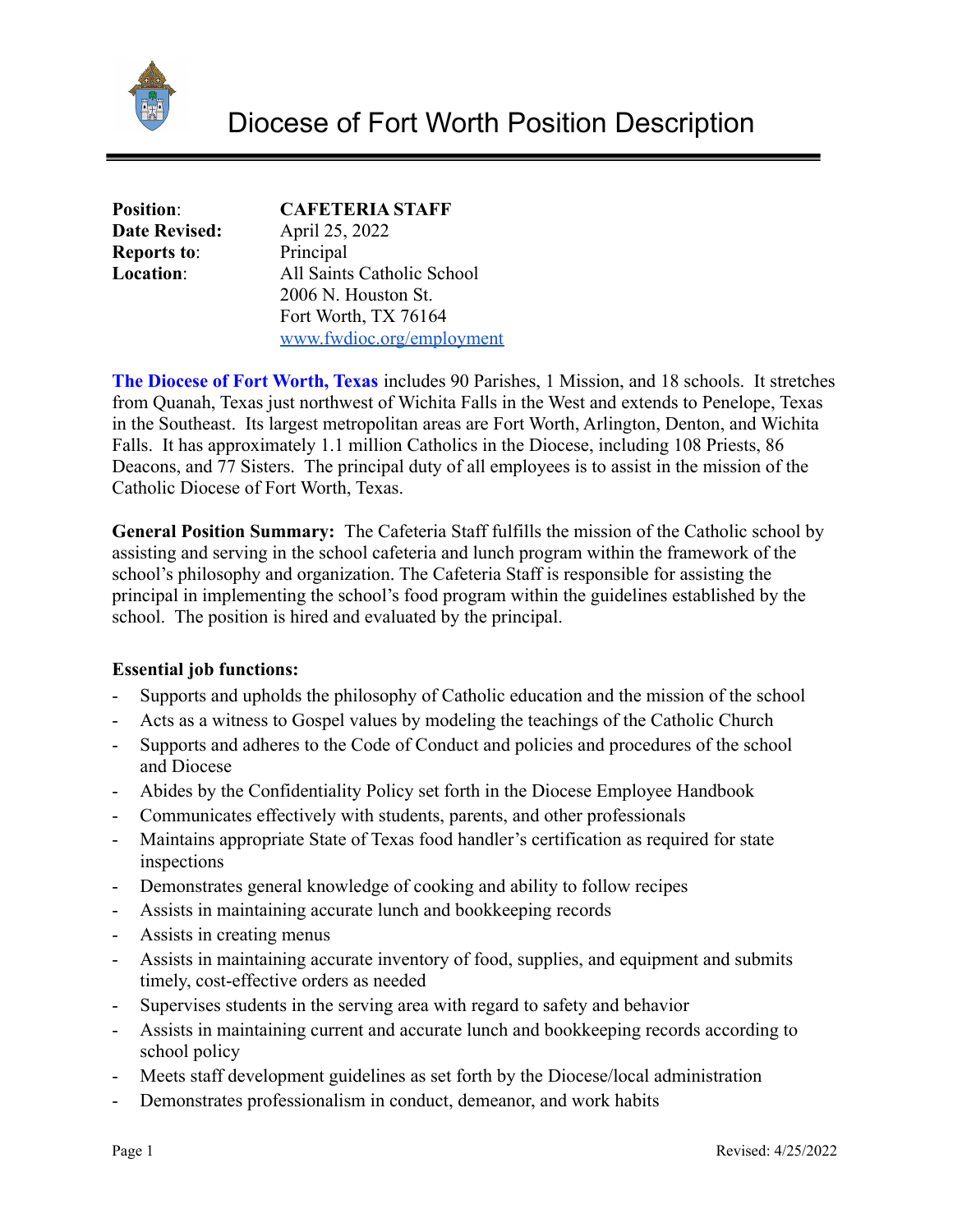

Maintains a work schedule that maximizes availability to the school, students and staff

# **Important job functions:**

- Collaborates with peers to enhance the work environment
- Demonstrates a willingness to respond to individual student needs
- Ability to work well with students, parents, and colleagues in a school setting
- Ability to follow directions and handle multiple tasks
- Possesses job appropriate technology skills

## **Supervision Given and/or Received:**

Reports directly to the principal

#### **Internal Contacts:**

- Effectively communicate with the staff

## **External Contacts:**

- Effectively communicate with parents, volunteers, adults, as well as other schools, churches and employees throughout the diocese.

## **Working Conditions and/or Physical Requirements:**

- Required to work some nights and weekends
- Required to manage high to moderate levels of stress
- Required to work in standard school and kitchen conditions
- Required to lift or carry lunchroom supplies, food orders, furniture, and equipment up to a minimum of 35 pounds
- Required to maintain composure and avoid inappropriate displays of emotion
- Required to sit, stand, bend, stoop, reach, grab, pull, hear, see, and speak on a daily basis
- Required to perform repetitive physical tasks such as computer keyboarding, writing, and dishwashing
- Required to monitor students in a variety of locations with noise, activity, and inclement weather

-

## **Travel Requirements:**

- No travel required

## **Education and Experience Preferred:**

- High school diploma or equivalent
- Valid State of Texas Food Handlers Certificate
- **-** Prior school cafeteria experience preferred

#### **Knowledge and Skills Preferred:**

- Knowledge of the basic teachings of the Catholic Church